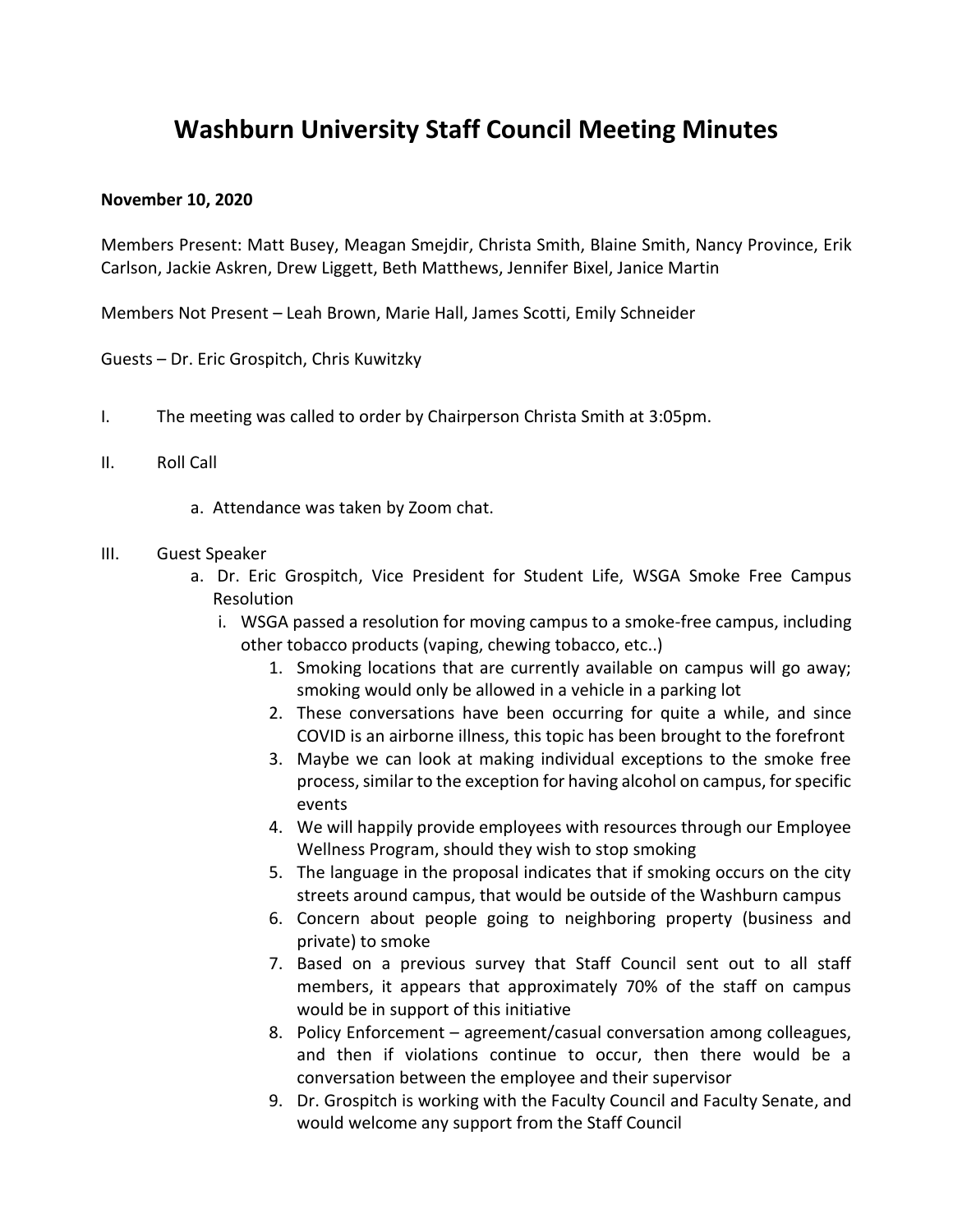- 10. Timeline ideally a policy would be in place before the start of the spring 2021 semester, but this will depend on the feedback from Faculty Council and Faculty Senate
- 11. Staff Council Members Please report this information to your constituents, and solicit their feedback on the proposed policy
- IV. Approval of October 13, 2020 Minutes (Motion)
	- a. Voting
		- i. Motion Matt Busey
		- ii. Second Beth Matthews
		- iii. Votes
			- 1. Yay 11
			- 2. Nay  $-0$
			- 3. Abstain  $-0$
- V. Committee Reports:
	- a. Chair Report Christa Smith
		- i. Met with Dr. Farley on 11/5
			- 1. Discussed the smoke free initiative, and he supports the resolution
			- 2. Funding will stay pretty much the same as it has always been; a recent increase in sales tax revenue looks to be positive; currently we are down in enrollment, but we are staying optimistic; over the next few years, general college enrollment will be trending down, so there may be some restructuring (ie: retirements and/or vacancies that may not be filled)
			- 3. Cautiously optimistic that we may see a 2% salary increase in the next year; wants to ensure that we are staying competitive with our pay and benefits
			- 4. Next meeting with Dr. Farley will be in December 2020
	- b. Board of Regents Meeting Update Beth Mathews
		- i. Audit Committee Meeting report was presented and accepted by the Board of Regents
		- ii. Financial Statements were presented to the Audit Committee and the entire Board of Regents
		- iii. Reception for the presentation for Law School donation; it looks like the Law School groundbreaking is anticipated for May 2021
		- iv. Indoor Athletic Facility ribbon cutting on 11/12/2020
		- v. Homecoming is this week several activities throughout the week; the football game has been cancelled
		- vi. Action Items
			- 1. Approval of audit
			- 2. Revision to policy regarding benefits, giving staff an additional holiday on 12/24
			- 3. Lighting improvements on the softball fields approved to accept bids; the project will be primarily funded through private donations
			- 4. Approved to name the softball fields Ganstrom Field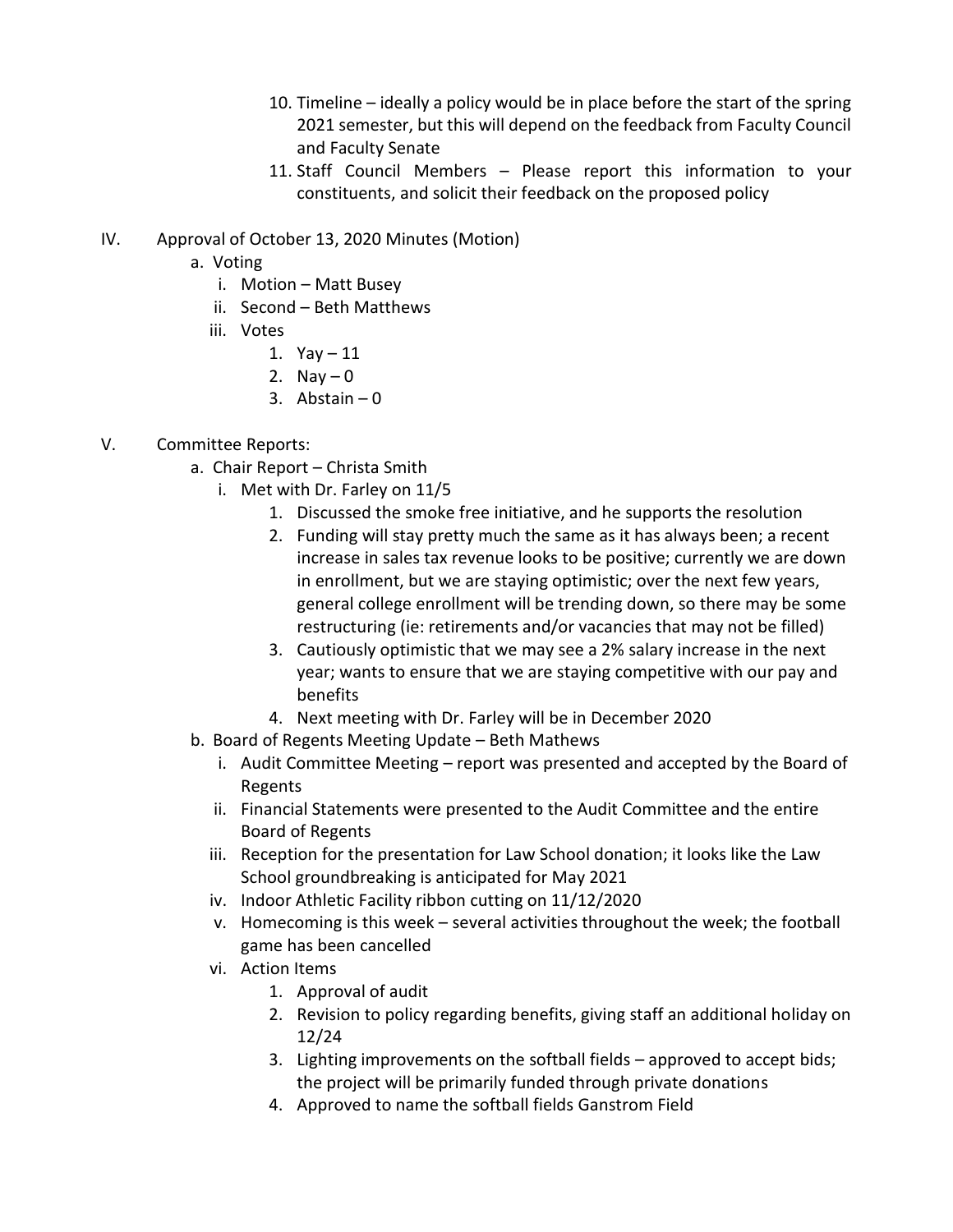- 5. Rehearsal Space new building for smaller rehearsal space near White Concert Hall; if approved, the project would be primarily funded through private donations
- vii. Don't forget anybody can view/attend the live stream of the meeting!
- c. All Faculty/Staff Email/Posting Committee Vacant
- d. Benefits Committee Jennifer Bixel, Emily Schneider, Christa Smith
	- i. No meeting yet, but Teresa Lee has invited Staff Council representatives to the Benefits Committee
	- ii. Eye Med rate guarantee extension until January 1, 2025; this does not prevent Washburn from looking at other carriers or terminating our contract before the deadline
- e. Food Advisory Committee Jan Martin
	- i. Calendar with list of dining halls and hours of operation
	- ii. Thanksgiving meal on 11/19 Grab n go at the union, 11am-1pm, purchase tickets in advance for \$10.50
- f. Parking Ticket Committee Leah Brown and Blaine Smith
	- i. No Report
- g. Safety Committee Beth Mathews
	- i. Meeting on 10/27
		- 1. Teresa Lee advised that CDC revised guidelines for COVID safety; Shawnee county has adopted these guidelines, so we assume that Washburn will also adopt them
		- 2. Next meeting will be on 12/1/2020
- VI. Old Business:
	- a. Committee Appointments
		- i. All Faculty/Staff Email/Posting Committee (1 vacancy)
			- 1. Nominations
				- a. Jackie Askren
					- i. Motion Matt Busey
					- ii. Second Erik Carlson
					- iii. Vote
						- 1.  $Yay 11$
						- 2. Nay  $-0$
						- 3. Abstain 0
			- 2. Christa will notify this committee chair that Jackie will represent the Staff Council so that she can be included in committee business
	- b. S drive folder StaffCouncil, Argos report access, Microsoft Groups
		- i. We will be storing Staff Council documents in the S drive
		- ii. If you do not have access to the S drive folder, please notify Christa
		- iii. We have an Outlook groups account too, so everyone has a space/place to access information for Staff Council
		- iv. Please be sure to access your Argos report so that you can connect with your constituents; feel free to direct constituents to the Staff Council webpage
- VII. New Business:
	- a. Constituent Concern